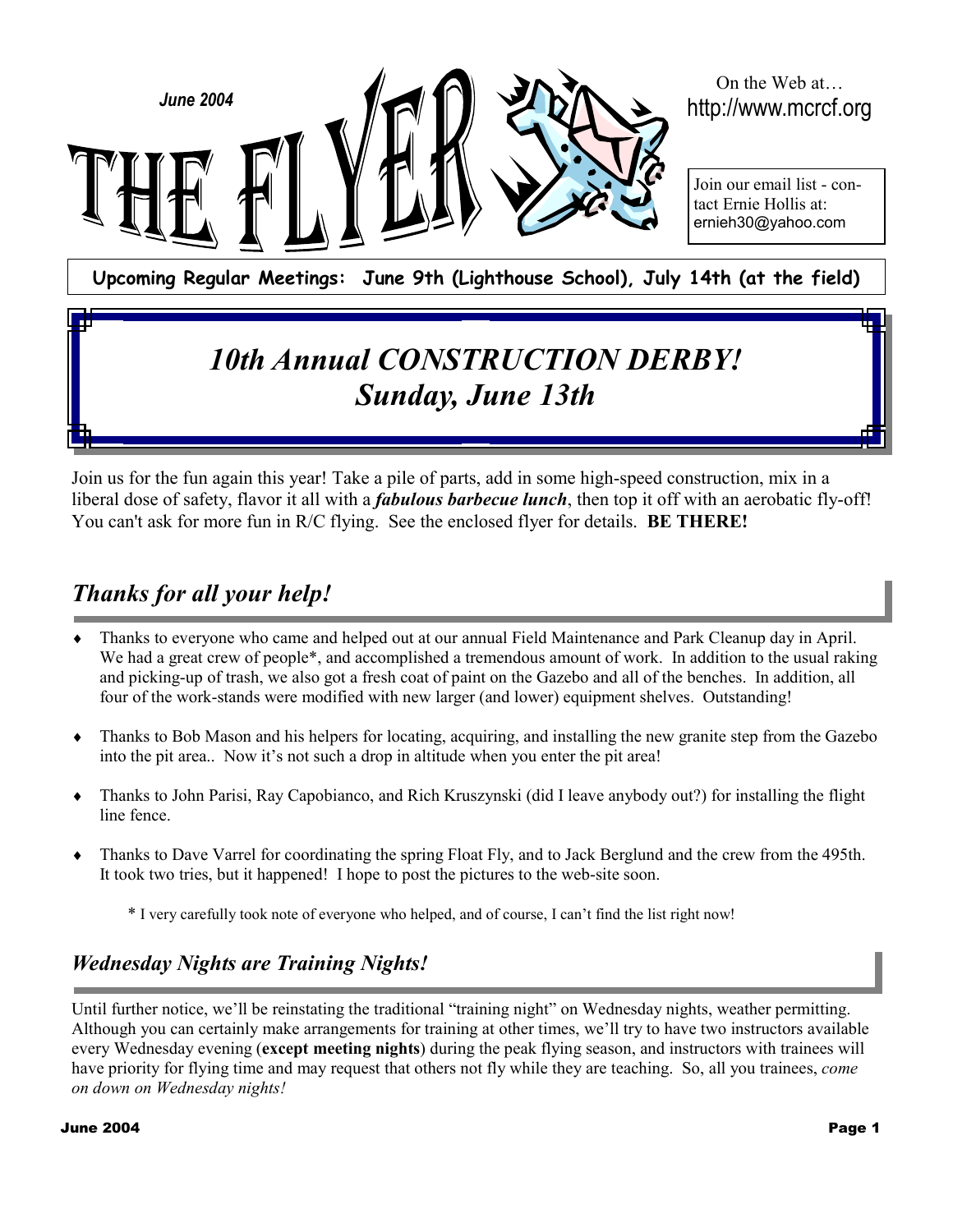|                                            |                                                |            | <b>June 2004</b>                      |                 |              |                |  |
|--------------------------------------------|------------------------------------------------|------------|---------------------------------------|-----------------|--------------|----------------|--|
| <b>Sun</b>                                 | Mon                                            | <b>Tue</b> | Wed                                   | Thu             | Fri          | <b>Sat</b>     |  |
|                                            |                                                | ı          | $\mathbf 2$                           | $\mathbf{3}$    | 4            | 5              |  |
| 6                                          | $\overline{\mathbf{7}}$                        | 8          | 9<br><b>Meeting</b><br><b>Night</b>   | $\overline{10}$ | $\mathbf{I}$ | $\overline{2}$ |  |
| $\overline{13}$<br>Construc-<br>tion Derby | $\overline{14}$                                | 15         | 16<br><b>Training</b><br><b>Night</b> | $\overline{17}$ | 18           | 19             |  |
| 20<br><b>Father's Day</b>                  | 21                                             | 22         | 23<br><b>Training</b><br><b>Night</b> | 24              | 25           | 26             |  |
| 27                                         | 28                                             | 29         | 30<br><b>Training</b><br><b>Night</b> |                 |              |                |  |
|                                            | <b>July 2004</b>                               |            |                                       |                 |              |                |  |
|                                            | Sun                                            | Mon        | <b>Tue</b>                            | Wed             | Thu          | Fri            |  |
|                                            |                                                |            |                                       |                 | I            | $\mathbf{2}$   |  |
|                                            | $\overline{\mathbf{4}}$<br>والمتعارف والمستعار | 5          | 6                                     | 7<br>$T = 100$  | 8            | 9              |  |

| ₩<br>Independ-<br>ence Day | Э              | О               | <b>Training</b><br><b>Night</b>       | О  |    | I V |
|----------------------------|----------------|-----------------|---------------------------------------|----|----|-----|
| Н                          | $\overline{2}$ | $\overline{13}$ | 14<br><b>Meeting and</b><br>Cookout   | 15 | 16 | 17  |
| 18                         | 19             | 20              | 21<br><b>Training</b><br><b>Night</b> | 22 | 23 | 24  |
| 25                         | 26             | 27              | 28<br><b>Training</b><br><b>Night</b> | 29 | 30 | 31  |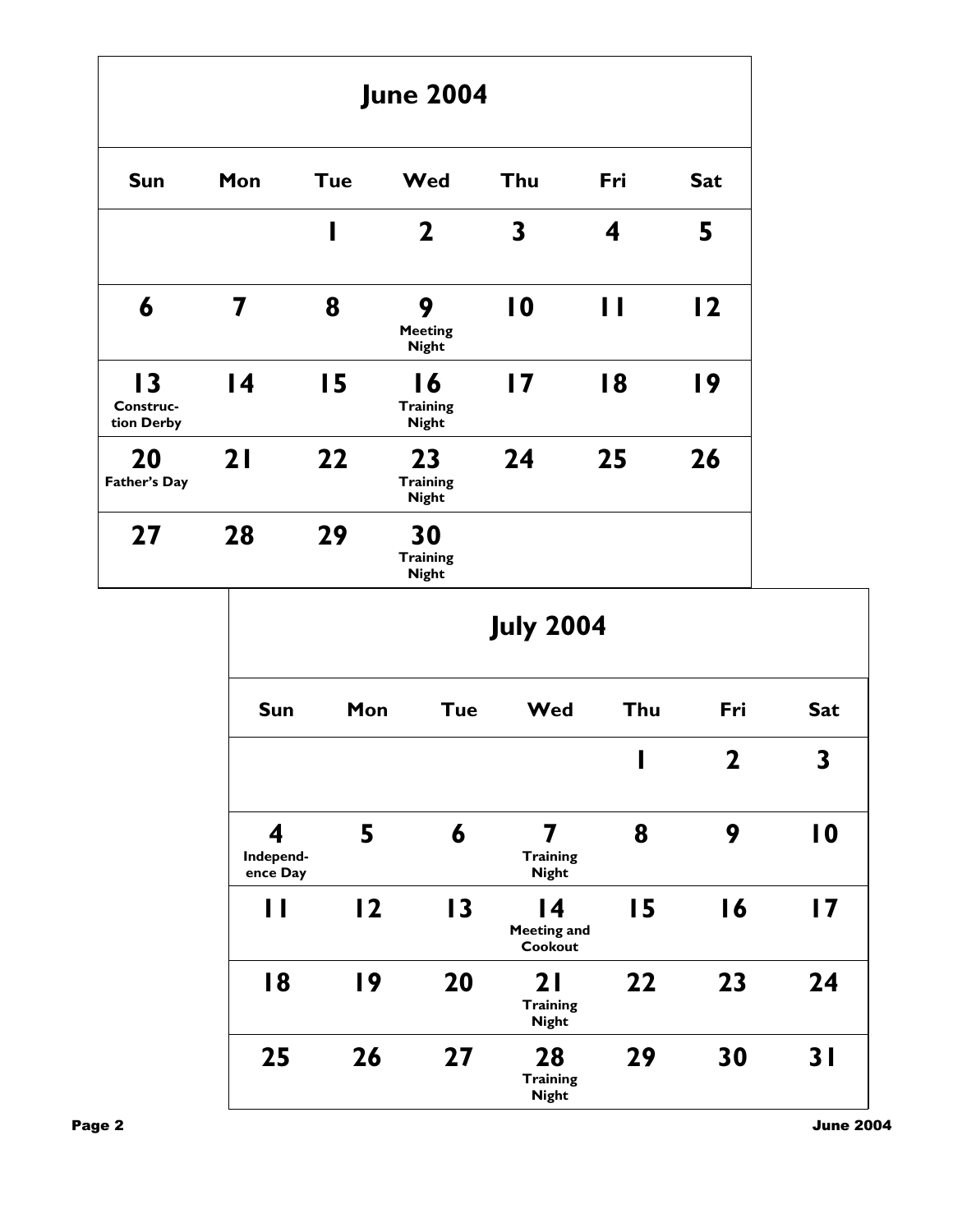# First Nutting Lake *Spring* Float Fly a success (eventually!)

Our first attempt at a spring Float Fly event almost didn't happen, but our patience bore fruit as the weather on our Sunday rain date allowed for some decent flying. After late night phone calls and weather checks, Dave V. and Jim B. decided to go ahead with the Saturday event. Unfortunately, mother nature did not smile on us. Dave got in one flight (and one canoe ride!) but between the occasional rain and the surprising wind-chill, we decided to try again on Sunday. Boy, did we luck out calm breezes, and at least 10 degrees warmer made Sunday a much nicer day for being outdoors! While we didn't get the turnout that we might have under better weather conditions, the hardcore FF'ers showed up and got in some quality air time.





*Field Day 2004* 



Small Frye Show: June 13th Open show: September 19th Small Frye show: October 17th

## **Horse Schedule Soccer Schedule**

Soccer games are scheduled every Saturday from April 10th to June 19th. Evening practices are to be expected during the season